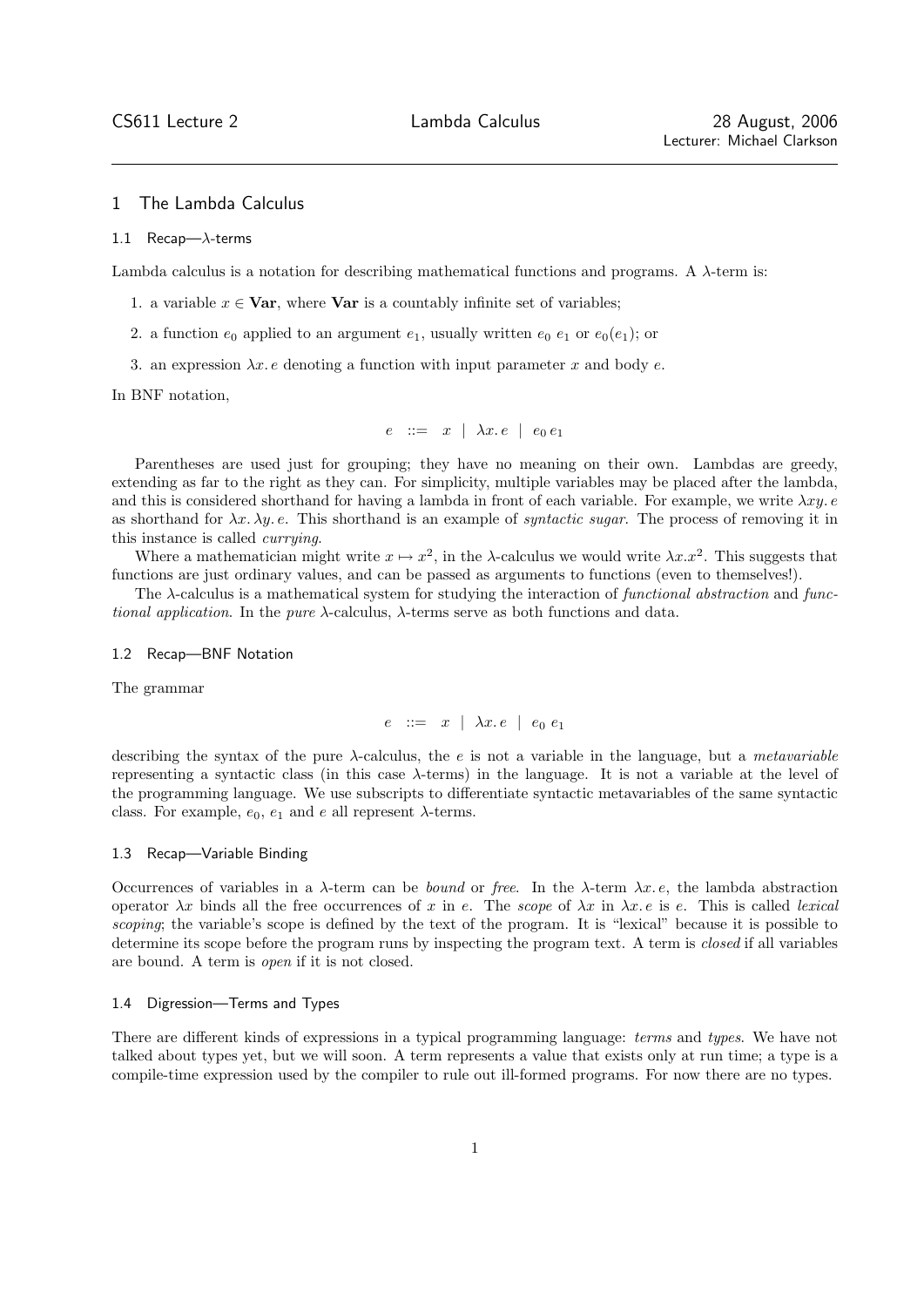## 2 Substitution and β-reduction

Now we get to the question: How do we run a  $\lambda$ -calculus program? The main computational rule is called  $\beta$ *reduction*. This rule applies whenever there is a subterm of the form  $(\lambda x. e_1) e_2$  representing the application of a function  $\lambda x.\, e_1$  to an argument  $e_2$ .

Intuitively, to perform the  $\beta$ -reduction, we substitute the argument  $e_2$  for all free occurrences of the formal parameter x in the body  $e_1$ , then evaluate the resulting expression (which may involve further such steps).

We have to be a little careful though. We cannot just substitute  $e_2$  blindly for x in  $e_1$ , because bad things could happen which could alter the semantics of expressions in undesirable ways. For example, if  $e_2$ contained a free occurrence of a variable y, and there were a free occurrence of x in the scope of a  $\lambda y$  in  $e_1$ , then the free occurrence of y in  $e_2$  would be "captured" by that  $\lambda y$  and would end up bound to it after the substitution. This would not be good. However, we can avoid the problem by renaming the bound variable y.

## 2.1 Safe Substitution

We wish to define a notion of *safe substitution* in which undesired capture of variables is avoided by judicious renaming of bound variables. We write  $e_1\{e_2/x\}$  to denote the result of substituting  $e_2$  for all free occurrences of x in  $e_1$  according to the following rules:

 $x\{e/x\} = e$  $y\{e/x\}$  = y where  $y \neq x$  $(e_1 e_2)\{e/x\} = e_1\{e/x\} \cdot e_2\{e/x\}$  $(\lambda x.\, e_0)\{e_1/x\} = \lambda x.\, e_0$  $(\lambda y. e_0){e_1/x}$  =  $\lambda y. e_0{e_1/x}$  where  $y \neq x$  and  $y \notin FV(e_1)$  $(\lambda y.\, e_0)\{e_1/x\}$  =  $\lambda z.\, e_0\{z/y\}\{e_1/x\}$  where  $y \neq x, z \neq x, z \notin FV(e_0)$ , and  $z \notin FV(e_1)$ .

(There are many notations for substitution. Pierce writes  $[x \mapsto e_2]e_1$ . Because we will be using similar notation for something else, we will use the notation  $e_1\{e_2/x\}$ .

Note that the rules are applied inductively. That is, the result of a substitution in a compound term is defined in terms of substitutions on its subterms. The very last of the six rules applies when  $y \in FV(e_1)$ . In this case we can rename the bound variable y to z to avoid capture of the free occurence of y. One might well ask: But what if y occurs free in the scope of a  $\lambda z$  in  $e_0$ ? Wouldn't the z then be captured? The answer is that it will be taken care of in the same way, but inductively on a smaller term.

Rewriting  $(\lambda x.\, e_1)\, e_2$  to  $e_1\{e_2/x\}$  is the basic computational step of the  $\lambda$ -calculus and is called  $\beta$ *reduction*. In the pure  $\lambda$ -calculus, we can start with a  $\lambda$ -term and perform  $\beta$ -reductions on subterms in any order.

## 3 Call-by-Name and Call-by-Value

Now we have another issue. In general there may be many possible β-reductions that can be performed on a given  $\lambda$ -term. How do we choose which beta reductions to perform next? Does it matter?

A specification of which  $\beta$ -reduction to perform next is called a *reduction strategy*. Let us define a *value* to be a closed  $\lambda$ -term to which no  $\beta$ -reductions are possible, given our chosen reduction strategy. For example,  $\lambda x.x$  would always be value, whereas  $(\lambda x.x)1$  would most likely not be.

Most real programming languages based on the  $\lambda$ -calculus use a reduction strategy known as *call By value* (CBV). In other words, they may only call functions on values. Thus  $(\lambda x.e_1)e_2$  only reduces if  $e_2$  is a value. Here is an example of a CBV evaluation sequence, assuming 3, 4, and s (the successor function) are appropriately defined.

$$
((\lambda x.\lambda y.y x) 3) s \longrightarrow (\lambda y.y 3) s \longrightarrow s 3 \longrightarrow 4.
$$

Another strategy is *call by name* (CBN). We defer evaluation of arguments until as late as possible, applying reductions from left to right within the expression.